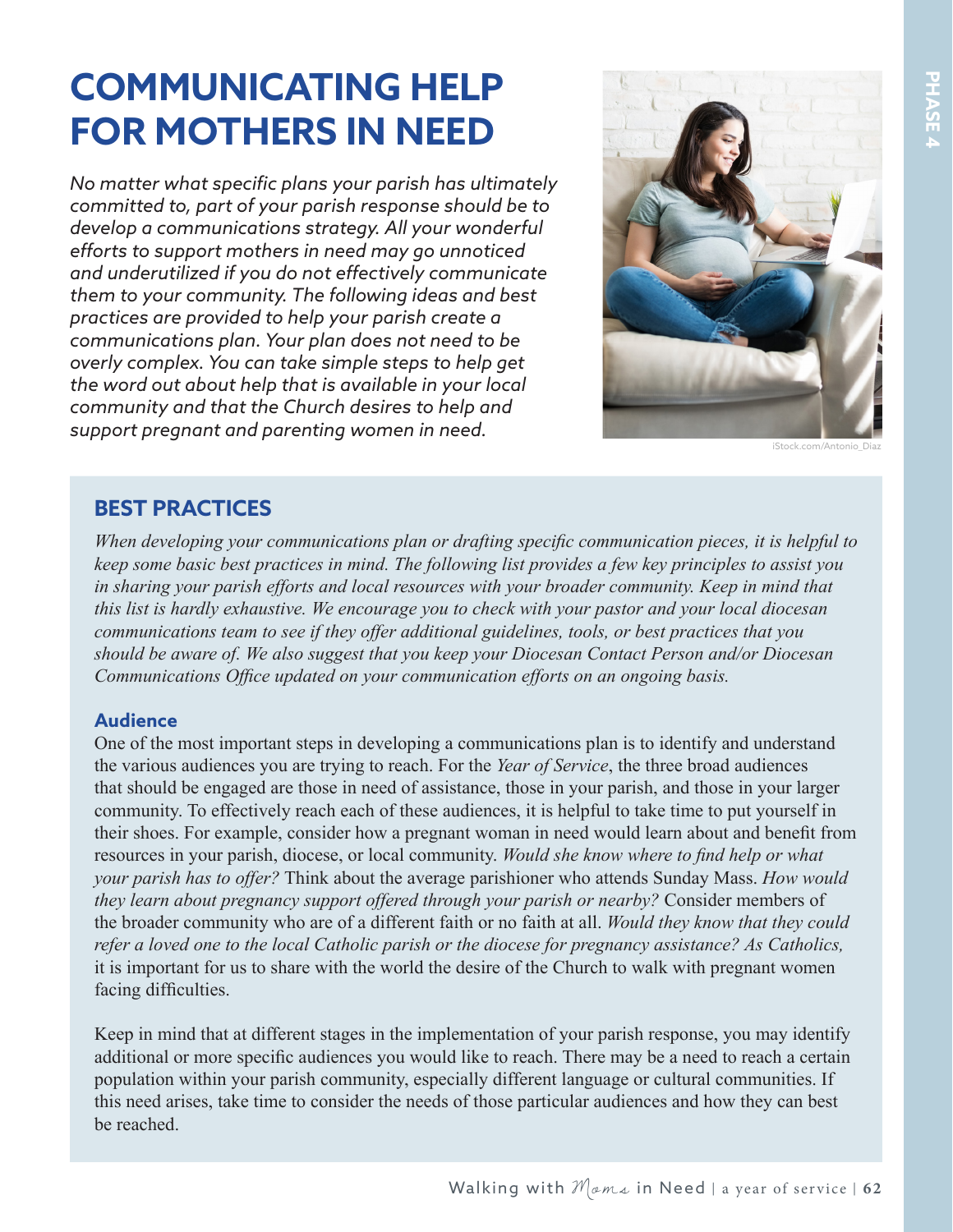#### **Message**

Every audience is unique, with different needs and different ways of communicating. When you think about reaching these various audiences, consider if you need to tailor your message to specific populations. In addition to tailoring the message itself, you'll also want to consider the method(s) you use to deliver your message.

The overarching theme behind all our communications for the *Year of Service* is that Church desires to support pregnant women in need and walk with them through the challenges of a difficult pregnancy, but there may be subtle differences in how you want to share this message. Those in need of assistance will need to be assured that compassionate help is available and where to find it. Those in your parish will need to hear about your parish response and how they might support it. Those in your larger community should know about the Church's efforts to serve pregnant and parenting women facing difficulties.

*Keep your audiences in mind, but don't feel like you need to overcomplicate your approach.* In many instances, the same message can serve multiple purposes and multiple audiences. For example, by printing pregnancy help resources in your bulletin each week, you can offer direct assistance to a woman in need while also educating your parish community about the Church's desire to serve expectant mothers. When in doubt, *keep it simple.* 

#### **Tone**

Throughout your communications, strive to maintain a positive, uplifting, hopeful, and life-affirming tone. Be careful to avoid language that could come across as jarring, confrontational, divisive, political, or judgmental. Remember that *Walking with Moms in Need* is a pastoral initiative focused on providing real, tangible support to pregnant women in need. Part of the vision of the *Year of Service* is to move the conversation from what often seems like a partisan divide into *pastoral unity*. While there are many different opinions and predictions as to how courts and legislatures may treat abortion in the future, whatever judges and lawmakers may do, our *pastoral* response must continue to focus on the needs of women facing unexpected or challenging pregnancies.

#### **Method**

An effective communications strategy requires a multi-pronged approach to reach the various audiences in your local area. We want everyone to know that the Church loves and supports women, and desires to walk with them through challenges and obstacles they may face while pregnant or parenting young children in the midst of difficult circumstances. This requires us to use multiple communication tools and mediums to reach the greatest number of people. While the weekly parish bulletin is a great place to start, many parishioners do not read the bulletin. We encourage you to be creative and strategic when considering how to incorporate various media platforms.

Keep in mind that different audiences have different preferred methods of communication. For example, younger parishioners are more likely to get information through social media, rather than the bulletin, so it is important to utilize both of these communication formats. The following section highlights several options and mediums you should consider including in your communications plan.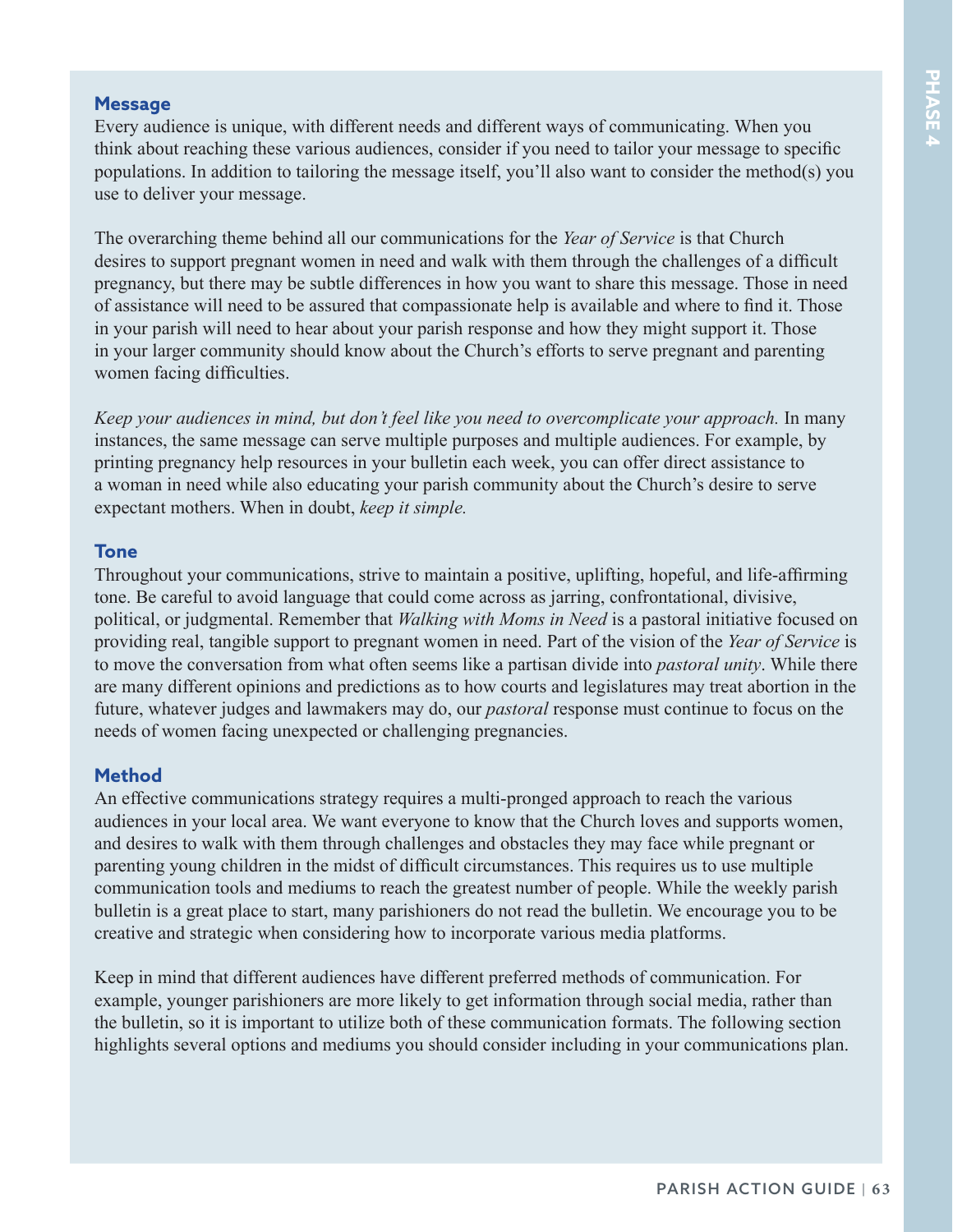## **GETTING THE WORD OUT**

*No matter what your specific parish plans may be, it is critical that you work to effectively share your efforts with your community. The following mediums are all great ways to help get the word out. Keep in mind that your audience and message may influence how you utilize each of these mediums.*

#### **Weekly Bulletin**

We encourage every parish to commit to printing pregnancy help information in every Sunday bulletin. The regular inclusion of this information demonstrates the parish's commitment to supporting pregnant women in need and ensures this information is readily available to those needing assistance. A woman facing an unexpected or challenging pregnancy may be afraid to seek help from the Church, fearing that she will face judgment or stigmatization. Regularly including information about the resources available to help her not only with her pregnancy, but also after her baby is born, can help assure her that the Church desires to walk with her, not condemn her.

#### **Pulpit Announcements**

If your parish regularly includes pulpit announcements during weekend Masses, consider including regular announcements (perhaps, monthly) related to help for pregnant and parenting moms of young children. These announcements could be about your specific parish efforts to support mothers or could include general information about resources in your local area. More women than we realize consider abortion, and often women in need of support during or after pregnancy are in our pews each weekend. These announcements can offer hope, allowing pregnant women to know that they are not alone and that the Church desires to walk with them.



ock.com/Fedor Kozy

#### **Weekly Homily**

Another great way to highlight the Church's desire to walk with mothers in need is to include information, examples, and anecdotes related to pregnancy and parenting support in the weekly Sunday homily. This is often the best way to reach the largest number of parishioners. Speak with your pastor, priests, and deacons and ask them to consider highlighting the help available in their homilies. Emphasize that the entire homily does not need to be about a pro-life topic to include information on pregnancy support. For example, perhaps a homily's focus is on the works of mercy. The homilist could include information on your parish efforts to support pregnant and parenting women in need among a list of examples. Regular integration of the central message of the *Year of Service* can effectively educate parishioners and extend hope to those in need of assistance.

#### **Parish and Community Bulletin Boards**

Physical bulletin boards are wonderful places to share pregnancy and parenting resource information and to highlight the efforts of your parish community. Work with your pastor and parish staff to regularly include flyers on bulletin boards and in other gathering areas. Share flyers with the parish support network for posting on community and public bulletin boards. Consider posting flyers with pull-off tabs with pregnancy and parenting resource information in areas that women can discreetly access this information, such as restrooms. Keep in mind that many women facing challenging pregnancies will want to maintain privacy and confidentiality. Posting flyers such as these allows them to seek help anonymously if they wish to.

#### **Social Media**

Social media is a very powerful tool to communicate with parishioners, those in need of assistance, and your wider community. Many